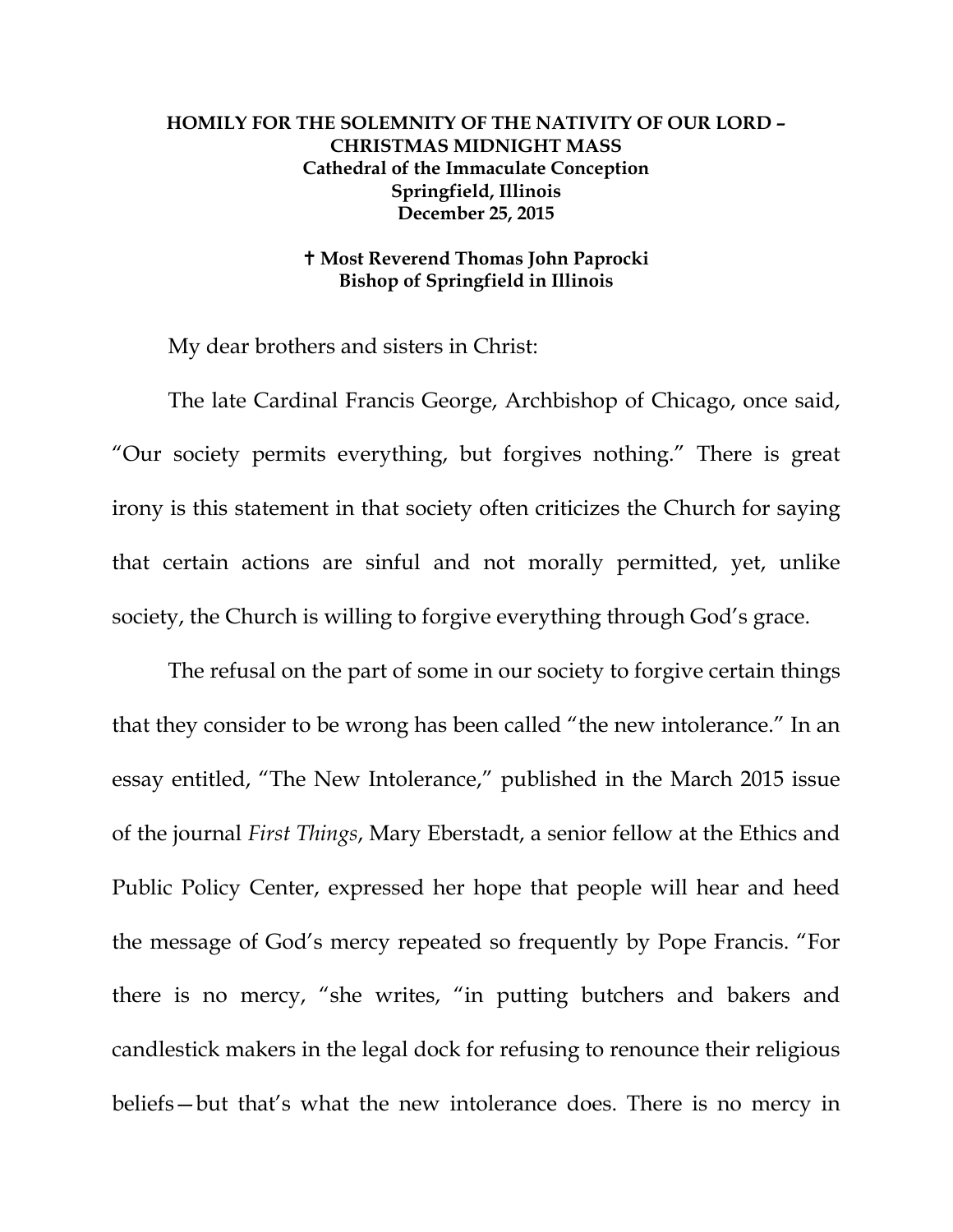stalking and threatening Christian pastors for *being* Christian pastors, or in casting out social scientists who turn up unwanted facts, or in telling a flight attendant she can't wear a crucifix, or in persecuting organizations that do charitable work—but the new intolerance does these things, too."1 True mercy in our society would not only tolerate but even respect and protect these exercises of religious liberty.

Another current example of the new intolerance can be seen in the "Guidelines for Inclusive Seasonal Holidays" issued by Cornell University, which state that winters scenes with snowflakes, trees and holly are acceptable, but the following are NOT consistent with the University's Commitment to Diversity and Inclusiveness:

- Nativity scene
- Menorah
- Angels
- Stars on top of trees
- Crosses
- Star of David<sup>2</sup>

Apparently these religious symbols are not to be tolerated or included in the modern secular, tolerant and inclusive university!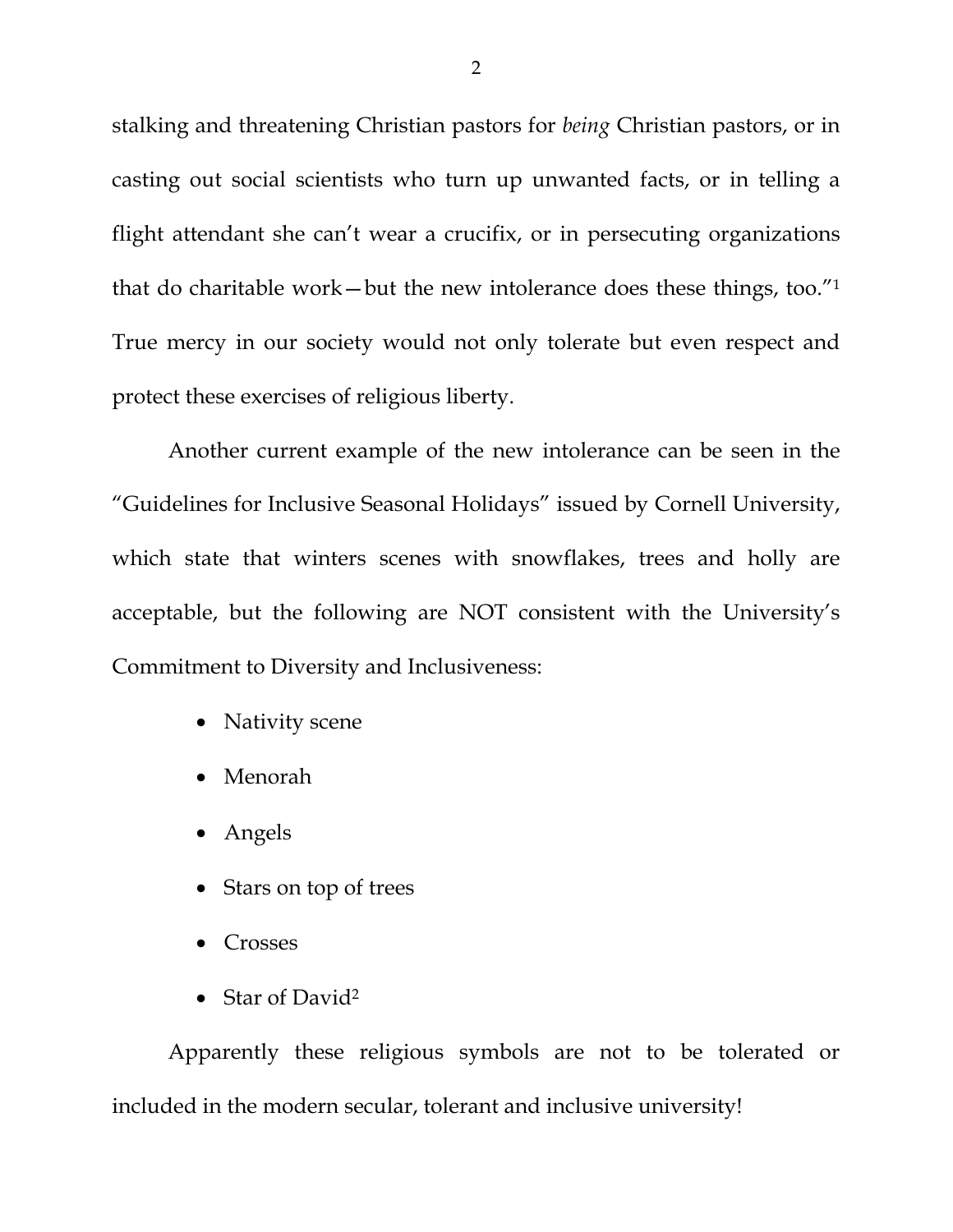Thus, Bishop Mario Toso, Secretary of the Pontifical Council for Justice and Peace, was right when he said, "Intolerance in the name of 'tolerance' must be named for what it is and publically condemned."3 Cardinal Donald Wuerl, Archbishop of Washington, phrased it slightly differently in referring to "selective tolerance," saying that

tolerance if it is to be authentic and true cannot be selective. Unfortunately what we see too often in our country today under the guise of political correctness is selective intolerance. We have recognized in our country in recent years a strong lack of tolerance for Christians, Catholics in particular and the Catholic Church. This is evident when it comes to our faith, our religious freedom and Bible based teaching. We hear of college campuses where authorities seek to ban Christmas on the grounds that recognizing Jesus' birth would be divisive. This claim seems particularly out of place in a land where we Americans have never found the celebration of Dr. Martin Luther King, Jr. Day divisive. The Catholic Church's appeal to the Scriptures to explain the definition of marriage as a commitment between a man and a woman is regularly decried by some in our country even at the highest political levels as discrimination, not to say bigotry.4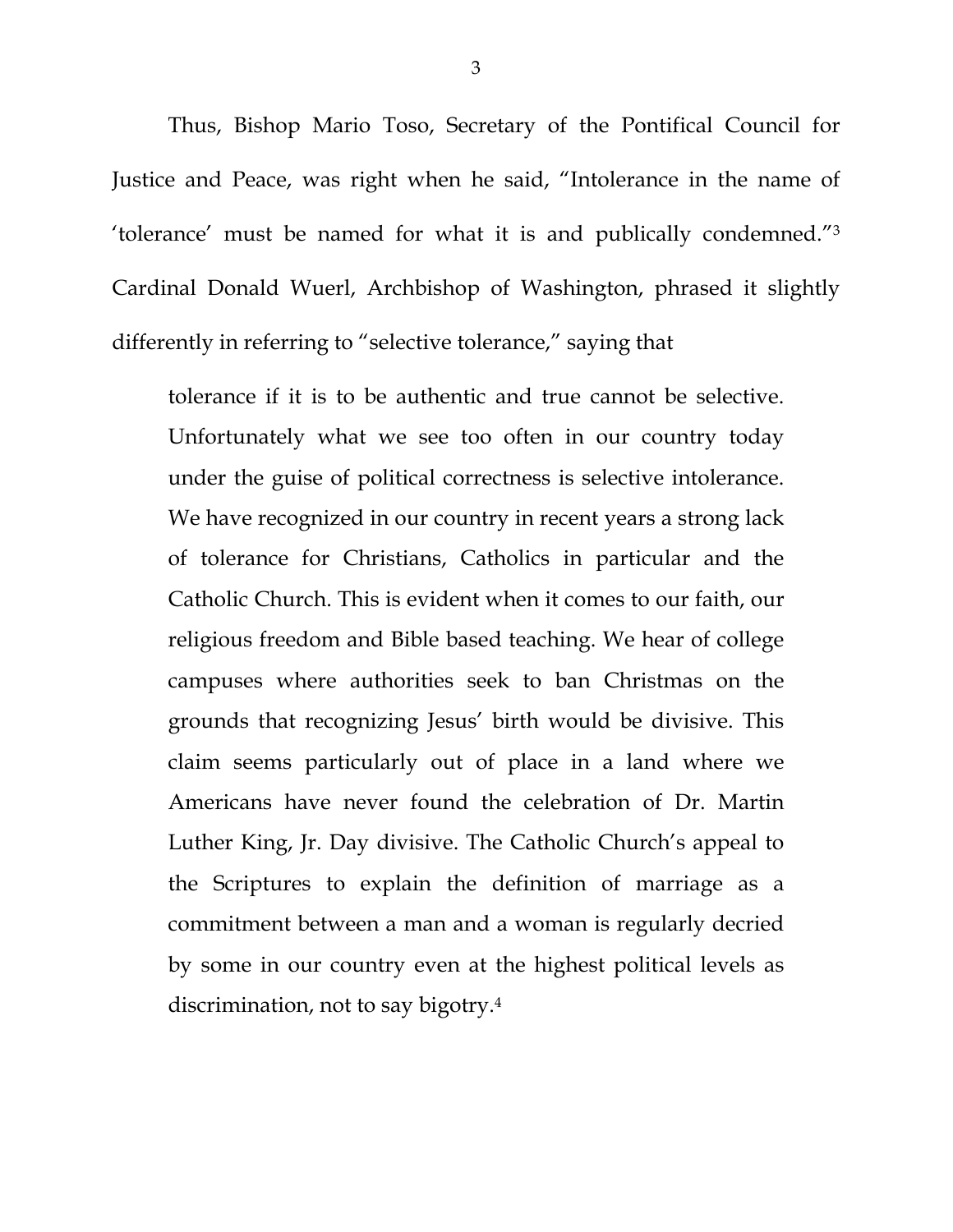Cardinal Wuerl has also asked why "all of the voices that so regularly decry intolerance and violence" have been silent "in the face of the ISIS persecution of whole communities and villages of Christians and other minorities and the televised execution of Christians. He noted that this "holy season should be a time for all of us to review in our hearts how selective is our tolerance? We should also, as citizens of this great nation, question why our nation is so selective when it comes to religious persecution and religious freedom."5

Five years ago, in my first Midnight Mass at our Cathedral here in Springfield, I called attention to the attacks on Christians in the Middle East. I said that "we should count our blessings that we enjoy the freedom to [celebrate Christmas] in relative safety. But we should not forget our Christian brothers and sisters in other parts of the world that are not so fortunate and for whom Christmas is not so joyful." But I also added, "Nor should we be so complacent or naïve as to think that only people in the Middle East or other parts of the world need to be concerned about attacks by Islamist extremists against Christians." Sadly, the deadly attack by Islamist terrorists in San Bernardino, California, just three weeks ago now shows how close to home that concern has now become.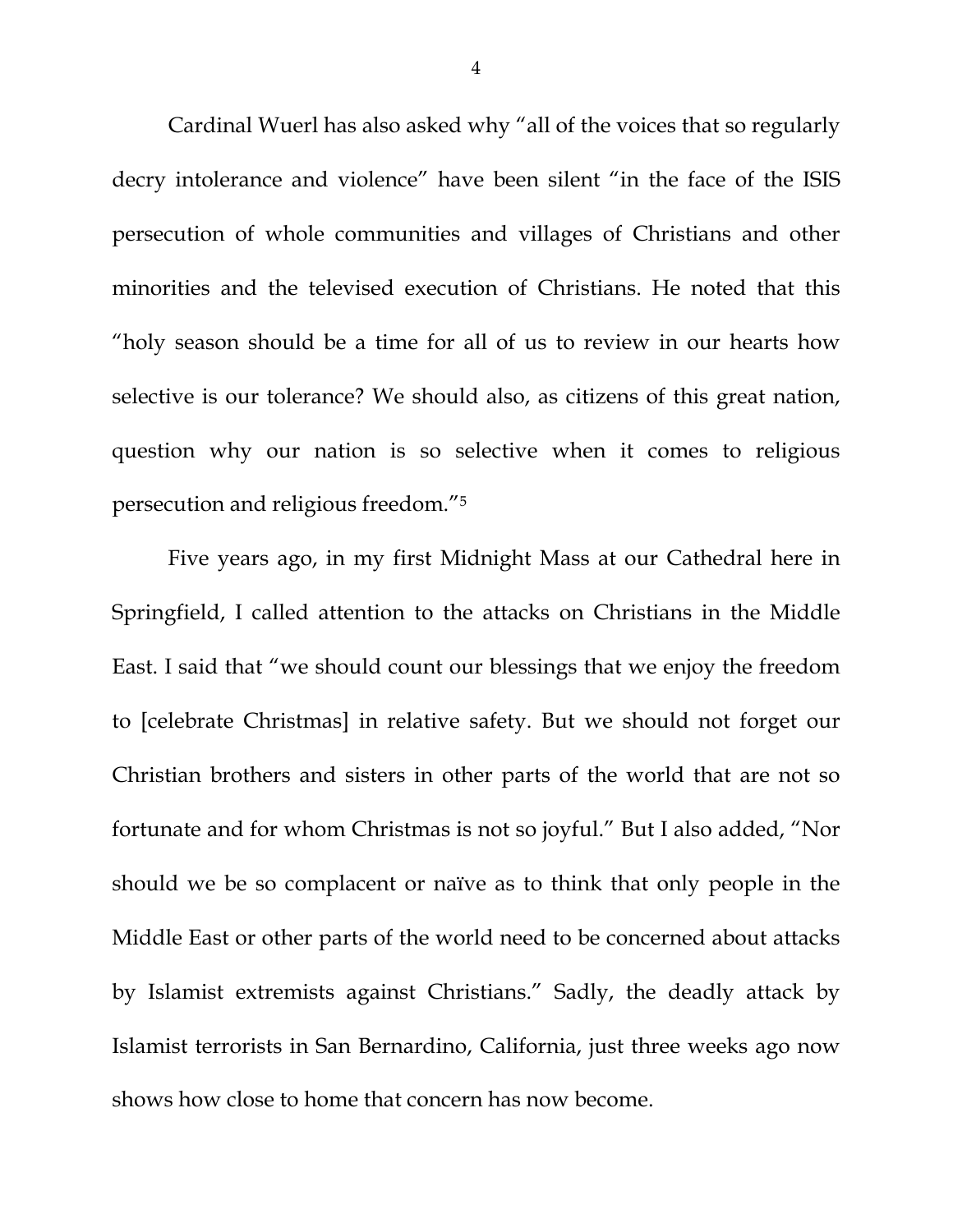Thus, it is helpful that the White House yesterday released a "Statement by the President on Persecuted Christians at Christmas." In it, President Obama said:

In some areas of the Middle East where church bells have rung for centuries on Christmas Day, this year they will be silent; this silence bears tragic witness to the brutal atrocities committed against these communities by ISIL [the acronym for the "Islamic State"]. We join with people around the world in praying for God's protection for persecuted Christians and those of other faiths, as well as for those brave men and women engaged in our military, diplomatic, and humanitarian efforts to alleviate their suffering and restore stability, security, and hope to their nations.<sup>6</sup>

At this Midnight Mass, we begin our celebration of the birth of Jesus, who came into this world as the Prince of Peace to save us from our sins and from all the sins of this world through His grace. Two ways that help us to grow in God's grace are tolerance for authentic religious expression in words and deeds and opening our hearts to the mercy of God.

This Year of Mercy that just began this past December 8<sup>th</sup> is an opportunity for us to have a renewed encounter with God's love for us, an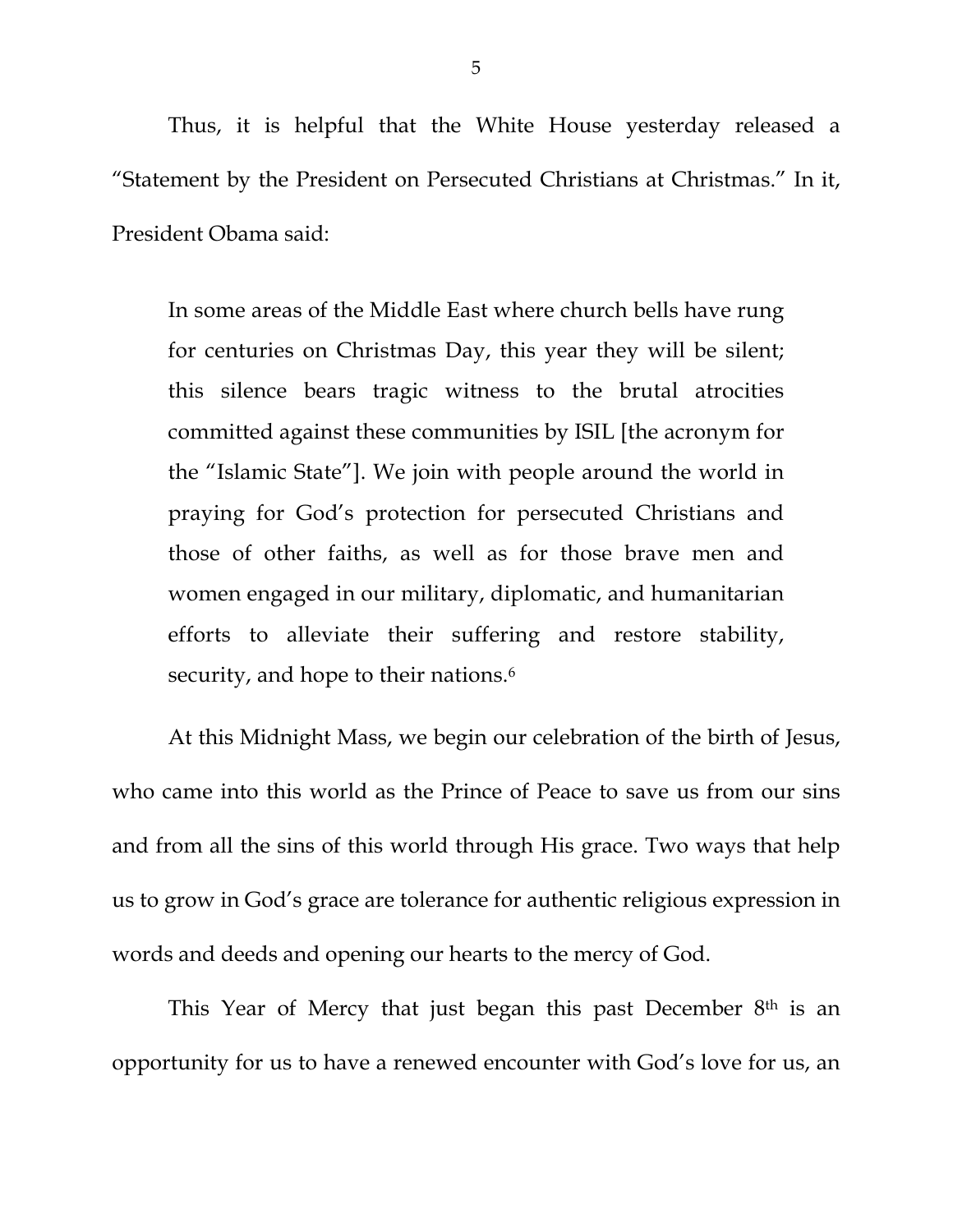encounter which awakens us to our constant need for conversion, casting off those burdens which slow us down on that journey leading to eternal life. This prospect of undergoing a life-altering change due to our encounter with God's mercy should stir in our hearts a feeling of excitement and hope. We might ask how we should live this Year of Mercy in order to draw from the rich blessings that flow so abundantly from "God's merciful heart made accessible through the open side of Christ on the cross" (cf. Jn 19:34).

The first step is to ensure that our hearts are prepared to receive this gift of mercy. While His mercy is indeed powerful, He will not force it upon us. We have to be willing to accept that mercy by first of all recognizing that we are in need of mercy, that we are all sinners. Admitting that we are sinners makes us aware of our need for mercy in order to remedy the illness caused by our sin. The Church, in her motherly tenderness for her children, offers us that assistance in a most extraordinary way in the sacraments. In a particular way during this Year of Mercy, we are encouraged to rediscover the powerful gift of healing that is made available to us through the Sacrament of Reconciliation.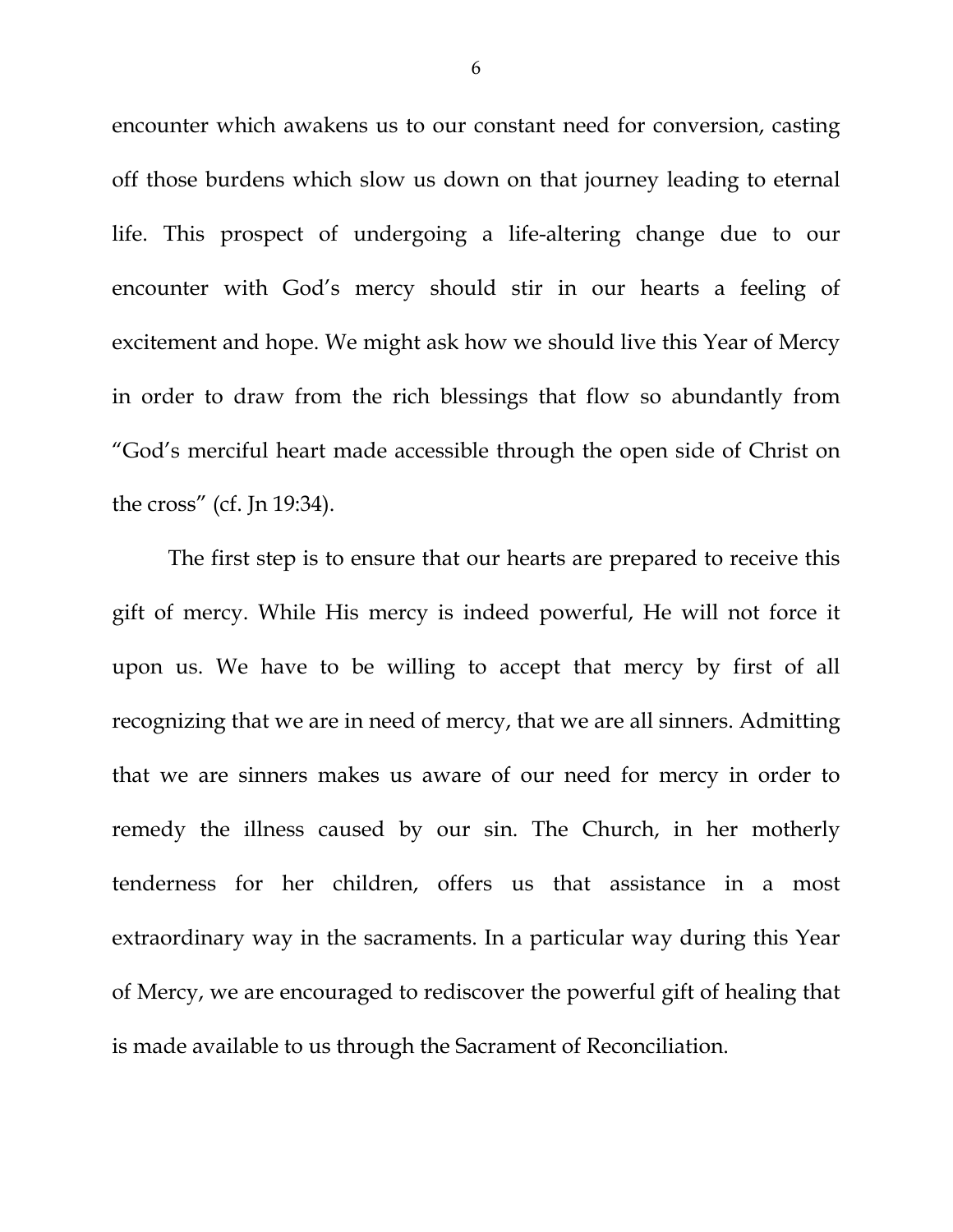A key symbol of the Jubilee Year of Mercy is the Holy Door designated in each cathedral of every diocese around the world. The faithful may receive a plenary indulgence when they pass through the Holy Door under the usual conditions for obtaining an indulgence, that is, reception of sacramental confession and Holy Communion, prayers for the Holy Father, and renunciation of all attachment to sin. Walking through the Holy Door should not be understood as some sort of magic or superstition. Going through the Holy Door should be understood as a symbol of passing from sin to grace, that is, we leave being a sinful way of life in order to enter into the richness of God's mercy and love. We should have that in mind each time we walk through the Holy Door.

Those for whom, for various reasons, it will be impossible to enter the Holy Door, particularly the sick and people who are elderly and alone, often confined to the home, can obtain the Jubilee Indulgence by living with faith and joyful hope this moment of trial, receiving communion or attending Holy Mass and community prayer, even through the various means of communication. Prisoners may obtain the Indulgence in the chapels of the prisons.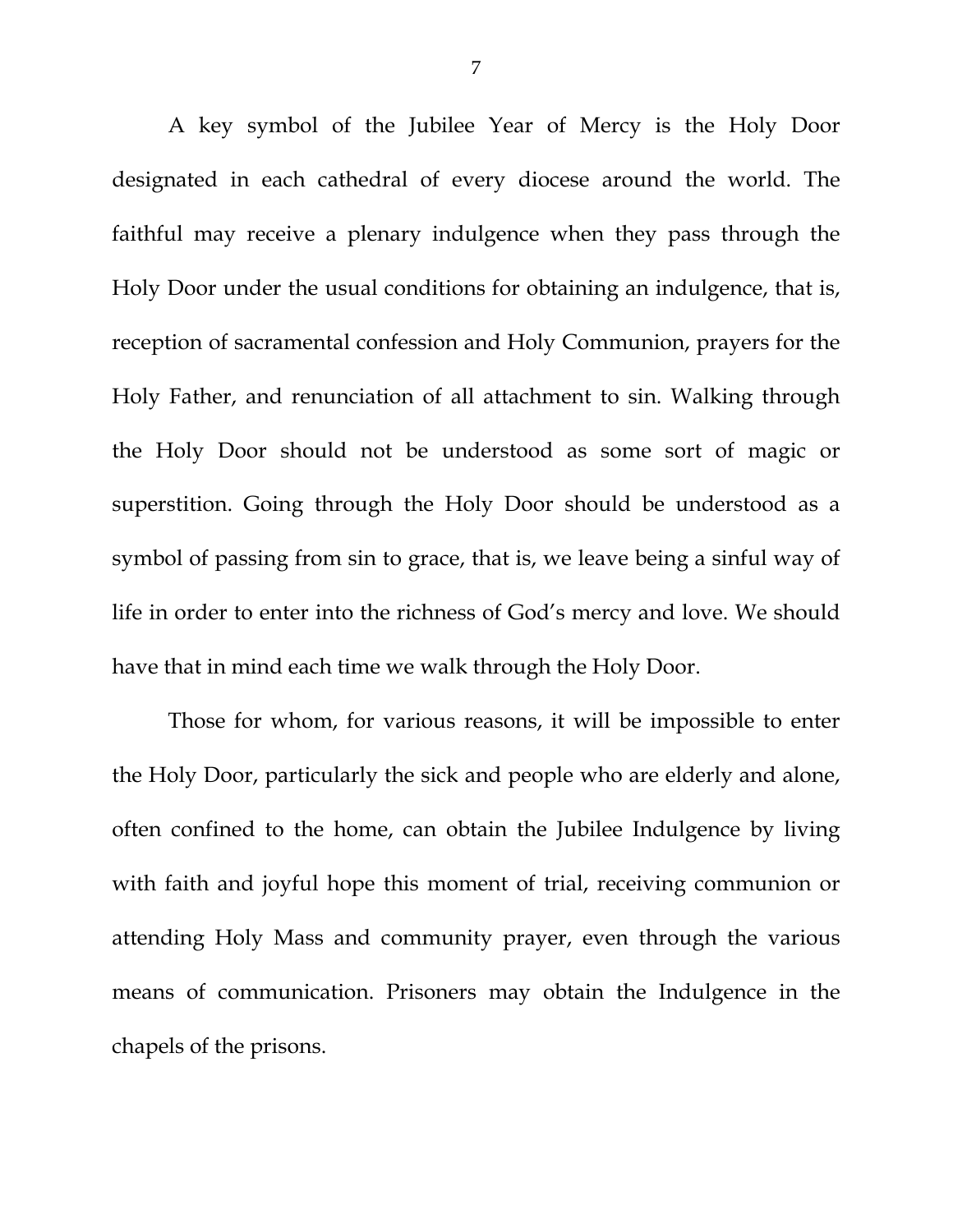It is not a mere coincidence that the Holy Door here in our cathedral is located right next to the primary place where confessions are heard each day in this church. The Holy Door reminds us that the privileged place to encounter mercy is in this great sacrament of renewal, reconciling us to God and one another through a power that only Christ can exercise. Yet, so many people stay away from this sacrament. One of the reasons for doing so is that so many people are convinced that they do not have any sin. Even when that lie has been exposed, people still avoid this sacrament due to a variety of fears that they harbor in their hearts.

During this Year of Mercy, I invite you to implore God's grace to overcome your fears and make frequent use of this sacrament of love and mercy. Maybe it has been several years since you last came to confession. As Jesus said so often in the Gospels: "Do not be afraid!" (Matthew 14:27). The Lord rejoices to grant you forgiveness. Maybe you are in the habit of going to confession only during Advent and Lent. This could be a wonderful opportunity to approach the sacrament with greater regularity and see how doing so can make a profound impact on your spiritual life. Countless numbers of the faithful throughout the history of the Church have experienced a remarkable change in their lives thanks to a personal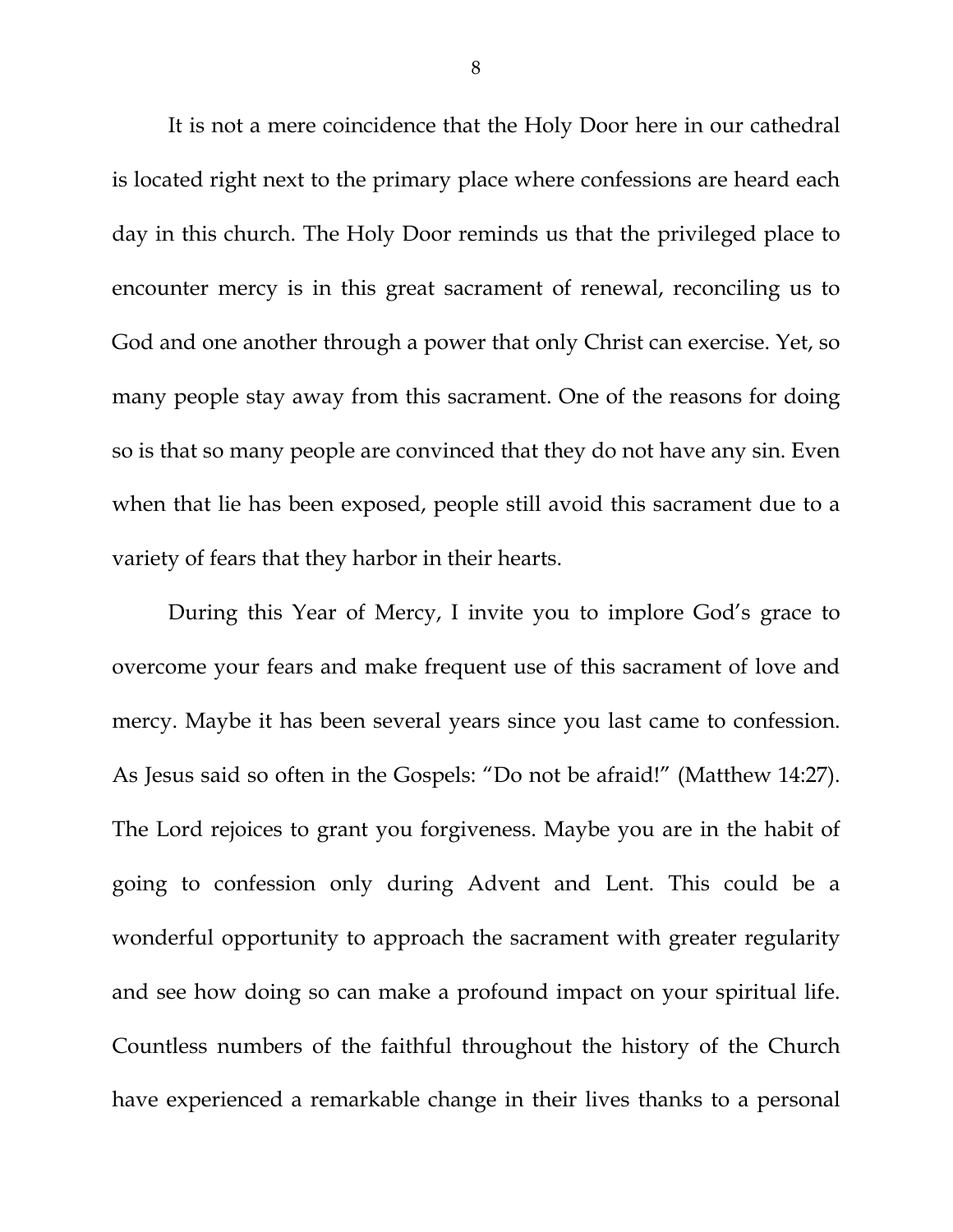rediscovery of the power of this great sacrament. The Church is inviting each of us to that rediscovery in our own way. We have absolutely nothing to lose, but everything to gain!

It is not enough, however, just to receive this great gift of mercy. With the gift comes an expectation. The expectation is that we will share this gift of mercy with others through a committed life of discipleship. We should strive to spread the good news of God's mercy to others by the way that we live our lives. There is never a situation in which we cannot live our faith visibly and so be a sign of hope for others to do likewise.

As we continue our celebration, we turn our attention to Bethlehem, which in Hebrew literally means "house of bread." We are reminded that the Word becomes flesh in a very real and powerful way each time we celebrate the Eucharist, for He comes to us in His Body and His blood. By our partaking of this great gift of His love, we welcome His light into the dark places of our hearts, pointing out the way for us to follow Him. In this bread of life, we are also nourished and strengthened for the journey that lies ahead, and with that strength from on high, we have great confidence that no matter how challenging the circumstances may be or how dark the future may seem, "the light shines in the darkness, and the